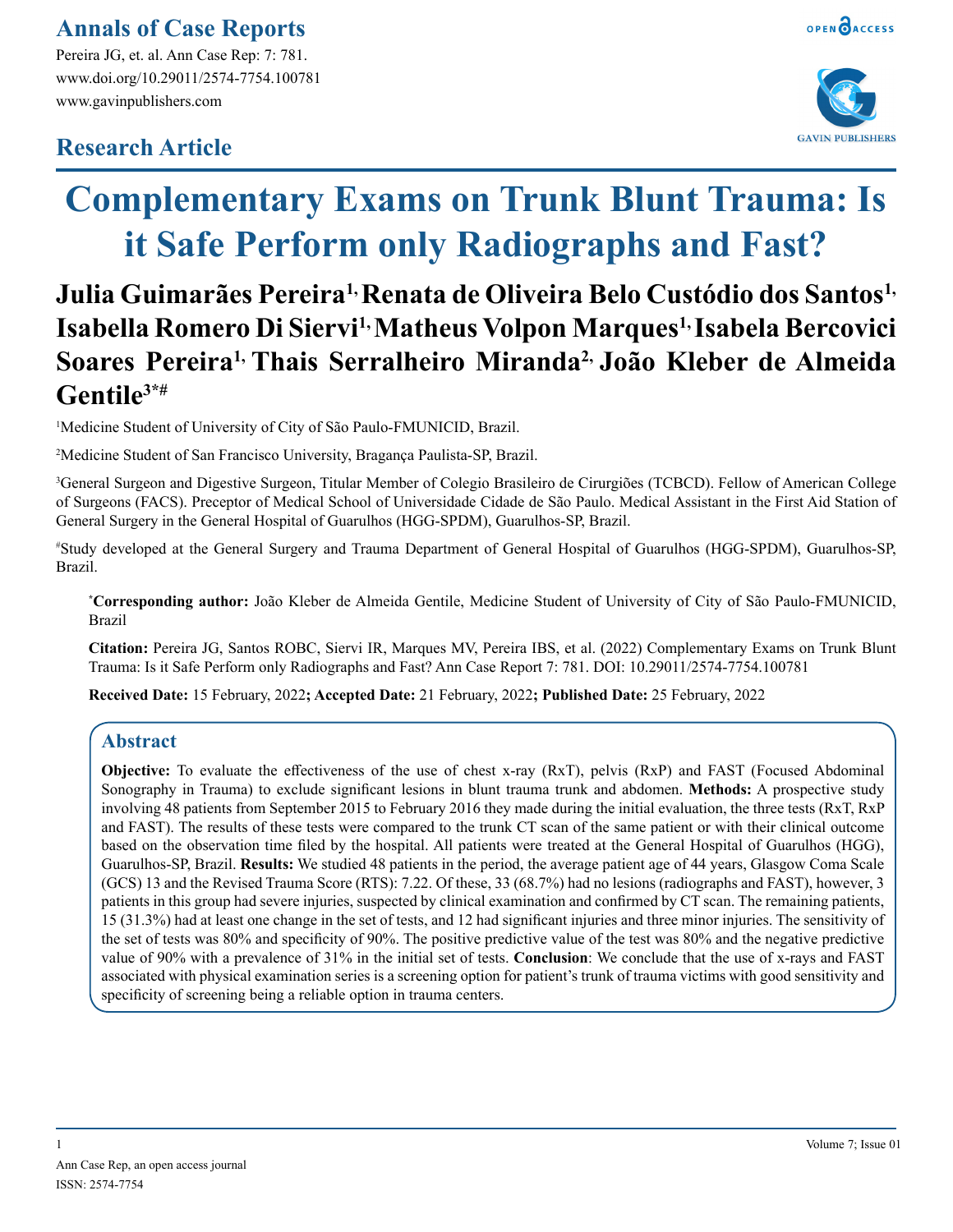**Keywords**: Multiple trauma; Radiography; Tomography; Process assessment

### **Introduction**

Trauma is a frequent illness, being the fifth most common cause of death in the world and the leading cause of death in people under 40 years old. In Brazil, the frequency of trauma is bigger than the global one, corresponding to the third cause of death and the first one when considering data by age group under 44 years old [1].

Trauma is responsible for approximately 50% of all deaths from external causes and almost 74% considering an age group of 15 to 24 years old. [2] Therefore, trauma must be seen as a serious public health problem, requiring large investments in its prevention and treatment.

Due to its high prevalence, it is essential that the emergency team, even without definitive therapeutic resources, have experience in the care of traumatized patients [3,4].

To evaluate whether minimal investigation resources are sufficient in comparison to complex exams such as tomography, it was decided to assess how much basic radiological exams in trauma care (chest X-ray, pelvis X-ray and FAST – Focused Abdominal Sonography in Trauma) are effective approaches in the initial care of the traumatized patient [5,6].

#### **Methods**

The study involved 48 patients, victims of close abdominal trauma that upon admission, were submitted to RxT, RxP and FAST. The data were collected at the time of admission through a protocol developed for this purpose. The data collection period took place between September 2015 and January 2016, at the Hospital Professor Doutor Waldemar de Carvalho Pinto Filho (General Hospital of Guarulhos).

There is not a specific protocol about imaging methodology in the initial care of polytrauma patients at the General Hospital of Guarulhos; therefore, there was no interference in the conduct of the surgeon who was handling the case of each patient.

Abdomen and pelvis computed tomography was used selectively in each case as an initial investigation method, according to the severity of the case and the trauma mechanism. The study was based on data from medical records and exams, without interference from assistance, without patient identification and, therefore, without ethical-legal implications.

To determine if the conduct of requesting only the three exams (RxT, RxP and FAST) would be sufficient for the complementary study in patients victims of abdominal trauma, two observation criteria were considered: 1-evaluation of the abdominal and pelvis

CT scan from the same patient; 2-clinical evolution of patients who were not submitted to abdominal and pelvis CT scan in the initial examination, being followed up according to the following protocol: 5 days for intubated patients; 48 hours for those conscious, but who required hospitalization for another reason (orthopedic fractures or prolonged neurological observation); 12 hours for those who suffered minor trauma, without significant injury and remained in the hospital only for the minimum time of observation, according to the internal rules of the Emergency Service of the General Hospital of Guarulhos.

#### **Results**

A total of 48 patients were studied in the period, with a mean age of 44 years, Glasgow Coma Scale (GCS): 13 and Revised Trauma Score (RTS): 7, 22.

About the 48 patients studied, 68, 7% had exams without alterations to the methods (radiographs and FAST), however, 3 patients in this group had serious injuries (two liver injuries and one splenic injury), diagnosed by Computed Tomography (CT), which were performed within the first 24 hours after admission.

Patients who had alterations in exams in the set of images correspond to 31, 3%, which in this group the patients presented at least one alteration in the imaging methods, such as free fluid into the abdominal cavity or rib fractures. From this group, more than 90% of the patients had significant lesions diagnosed by the primary exams (pelvis fracture or pneumothorax). Significant injuries were those that required evaluation by other specialists, such as orthopedics and vascular surgery, a longer observation time, or some type of invasive procedure. The table 1 represents the association of lesions presented in each group compared to the initial positive exams.

| <b>Diagnosis</b> | $Rx/FAST +$ | Rx/FAST- | <b>Total</b> |
|------------------|-------------|----------|--------------|
|                  |             |          |              |
| SI -             |             | 30       |              |
| Total            |             |          |              |

**SI+**: Diagnosed Serious Injury; **SI-**: No Serious Injury Diagnosed; **Rx/FAST+:** Set of Altered Exams; **Rx/FAST-**: No Alteration in the Set of Exams

**Table 1**: Association of the set of exams-chest radiography, pelvis radiography and FAST-with the diagnosis of trunk injuries.

The sensitivity of the set of exams for the initial screening of polytrauma patients showed a sensitivity of 80% and a specificity of 90%. The positive predictive value of the test was 80% and the negative predictive value was 90% with a prevalence of 31% in the set of initial tests.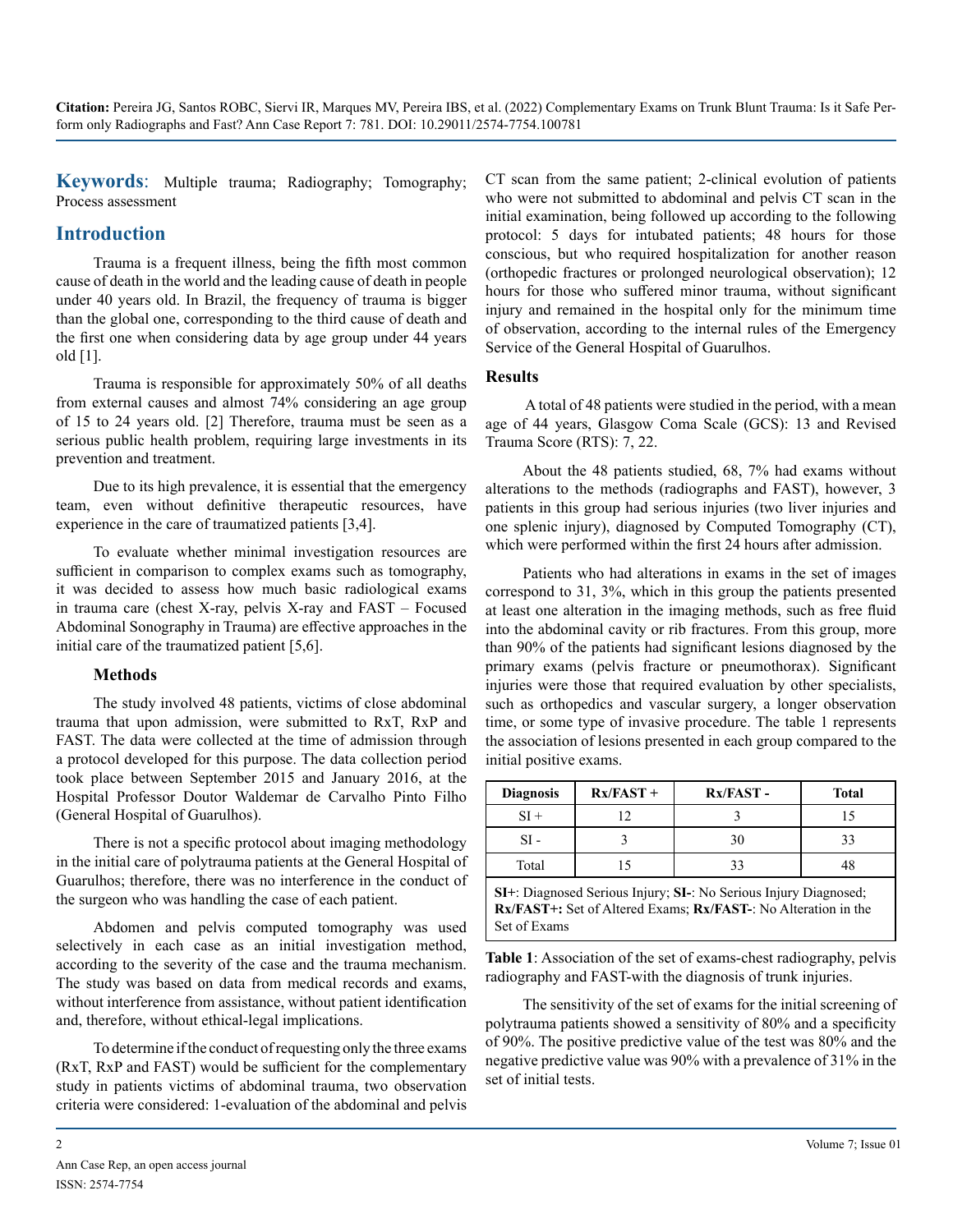**Citation:** Pereira JG, Santos ROBC, Siervi IR, Marques MV, Pereira IBS, et al. (2022) Complementary Exams on Trunk Blunt Trauma: Is it Safe Perform only Radiographs and Fast? Ann Case Report 7: 781. DOI: 10.29011/2574-7754.100781

#### **Discussion**

The study showed that the initial exams (chest radiography, pelvis radiography and FAST) presented sensitivity and specificity of 80% and 90%, respectively, therefore, making it clear that its use as an initial screening for patients with trunk trauma seems to be safe.

The group of patients, who initially presented the sets of normal exams associated with a serial physical examination and follow-up according to the trauma mechanism, can be inferred that this group do not present severe trunk injuries and can be forwarded for specific treatment according to associated injuries that present o[r hospital discharge a](https://www.linguee.pt/ingles-portugues/traducao/hospital+discharge.html)ccording to specific protocols.

However, even if some of these patients present altered exams or if the initial physical examination is altered, it is necessary to advance the [propaedeutic](https://www.linguee.pt/ingles-portugues/traducao/propaedeutic.html) with other specific subsidiary exams such as computed tomography.

Some studies have already demonstrated the safety of conducting trunk trauma without the need to use tomography as an initial screening. In 2015, Botelho Filho et al carried out a similar study, finding sensitivity and specificity above 90% with initial exams as radiography and FAST, demonstrating that is safe only screening without the need of tomography for initial screening [7].

As a basis for this conduct it is not yet been fully established the use of whole-body CT scan as a supplement way and its reduction in mortality in the initial evaluation, and there are no large randomized studies to prove it [8,9].

Another variable to be considered is that the ATLS (Advanced Trauma Life Support) supports the use of radiographs and FAST as an acceptable initial conduct in polytraumatized patients. The use of whole-body CT has a sensitivity of around 85% in most studies, and it varies according to the region studied and may even present lesions unnoticed by the method, not excluding the need for follow-up with serial physical examination for these patients [4,10,11].

In the study, the use of initial exams on the primary evaluation associated with the physical examination has been capable of diagnosing all the alterations, discarding significant trunk injuries. Three patients had false-negative results and presented alteration during the physical examination and abdominal pain, which motivated the solicitation of supplementary CT scan confirming the diagnosis.

Most of recent studies report factors related to the use of whole-body CT scan, but there is no comparison between its use in comparison with tomography in a selectively way according to the trauma mechanism, and there is no evidence of which conduct is more effective in the evaluation of trauma victims [10].

In terms of public health, there is a lot of discussion about expenses in relation to the care of traumatized patients and the indiscriminate use of CT scan, which confronts the reality of our country today, making evident the necessity to establish specific protocols for the use of complex complementary exams, also considering the radiation risk and its long-term complications [10,12].

#### **Conclusion**

We concluded that the use of radiographs and FAST associated with serial physical examination are a screening option in patients suffering from trunk trauma with good sensitivity and specificity of screening, being a reliable option in trauma centers. The CT scan should be used in specific cases in a selectively way, being the full-body CT scan not indicated for routine use as a propaedeutic for initial screening in traumatized patients, being more realistic with Brazilian public health.

#### **References**

- **1.** [World Health Organization \(2014\) WHO. Statute](http://www.who.int/gho/publications/world_health_statistics/2014/en)
- **2.** [Brasil. Ministério da Saúde \(2012\) DATASUS.](http://www2.datasus.gov.br/DATASUS/index.php?area=02)
- **3.** [Kendall JL, Kestler AM, Whitaker KT, Adkisson MM, Haukoos JS, et al.](https://pubmed.ncbi.nlm.nih.gov/22224146/) [\(2011\) Blunt abdominal trauma patients are at very low risk for intra](https://pubmed.ncbi.nlm.nih.gov/22224146/)[abdominal injury after emergency department observation. West J](https://pubmed.ncbi.nlm.nih.gov/22224146/)  [Emerg Med 12: 496-504.](https://pubmed.ncbi.nlm.nih.gov/22224146/)
- **4.** [Sierink JC, Saltzherr TP, Reitsma JB, Van Delden OM, Luitse JS, et al.](https://pubmed.ncbi.nlm.nih.gov/22441856/) [\(2012\) Systematic review and meta-analysis of immediate total-body](https://pubmed.ncbi.nlm.nih.gov/22441856/)  [computed tomography compared with selective radiological imaging of](https://pubmed.ncbi.nlm.nih.gov/22441856/)  [injured patients. Br J Surg 99: 52-58](https://pubmed.ncbi.nlm.nih.gov/22441856/).
- **5.** [Hutter M, Woltmann A, Hierholzer C, Gärtner C, Bühren V, et al. \(2011\)](https://pubmed.ncbi.nlm.nih.gov/22152001/)  [Association between a single-pass whole-body computed tomography](https://pubmed.ncbi.nlm.nih.gov/22152001/)  [policy and survival after blunt major trauma: a retrospective cohort](https://pubmed.ncbi.nlm.nih.gov/22152001/)  [study. Scand J Trauma Resusc Emerg Med. 19: 73-74.](https://pubmed.ncbi.nlm.nih.gov/22152001/)
- **6.** [Ruchholtz S, Waydhas C, Schroeder T, Piepenbrink K, Kühl H, et. al.](https://pubmed.ncbi.nlm.nih.gov/12395159/) [\(2002\). The value of computed tomography in the early treatment of](https://pubmed.ncbi.nlm.nih.gov/12395159/) [seriously injured patients. Chirurg 73: 1005-1012.](https://pubmed.ncbi.nlm.nih.gov/12395159/)
- **7.** [Botelho Filho FM, Oliveira e Silva RC, Starling SV, Zille DP e Drumond](https://www.scielo.br/j/rcbc/a/3SbQ3HKR5BKDsNmGX5gFVwh/?format=pdf&lang=pt) [DAF \(2015\) Exames complementares na condução do trauma contuso](https://www.scielo.br/j/rcbc/a/3SbQ3HKR5BKDsNmGX5gFVwh/?format=pdf&lang=pt)  [de tronco. É seguro realizar apenas radiografias e FAST? Rev Col](https://www.scielo.br/j/rcbc/a/3SbQ3HKR5BKDsNmGX5gFVwh/?format=pdf&lang=pt)  [Bras Cir 42: 220-223.](https://www.scielo.br/j/rcbc/a/3SbQ3HKR5BKDsNmGX5gFVwh/?format=pdf&lang=pt)
- **8.** [Asha S, Curtis KA, Grant N, Taylor C, Lo S, et al \(2012\). Comparison](https://pubmed.ncbi.nlm.nih.gov/22313559/)  [of radiation exposure of trauma patients from diagnostic radiology](https://pubmed.ncbi.nlm.nih.gov/22313559/)  [procedures before and after the introduction of a panscan protocol.](https://pubmed.ncbi.nlm.nih.gov/22313559/)  [Emerg Med Australas 24: 43-51.](https://pubmed.ncbi.nlm.nih.gov/22313559/)
- **9.** [van Vugt R, Kool DR, Deunk J, Edwards MJ \(2012\) Effects on mortality,](https://pubmed.ncbi.nlm.nih.gov/22491536/)  [treatment, and time management as a result of routine use of total](https://pubmed.ncbi.nlm.nih.gov/22491536/)  [body computed tomography in blunt high-energy trauma patients. J](https://pubmed.ncbi.nlm.nih.gov/22491536/)  [Trauma Acute Care Surg 72: 553-559](https://pubmed.ncbi.nlm.nih.gov/22491536/).
- **10.** [Stengel D, Ottersbach C, Matthes G, Weigeldt M, Grundei S, et al.](https://pubmed.ncbi.nlm.nih.gov/22392949/)  [\(2012\) Accuracy of single-pass whole-body computed tomography for](https://pubmed.ncbi.nlm.nih.gov/22392949/)  [detection of injuries in patients with major blunt trauma. CMAJ 184:](https://pubmed.ncbi.nlm.nih.gov/22392949/) [869-876](https://pubmed.ncbi.nlm.nih.gov/22392949/).